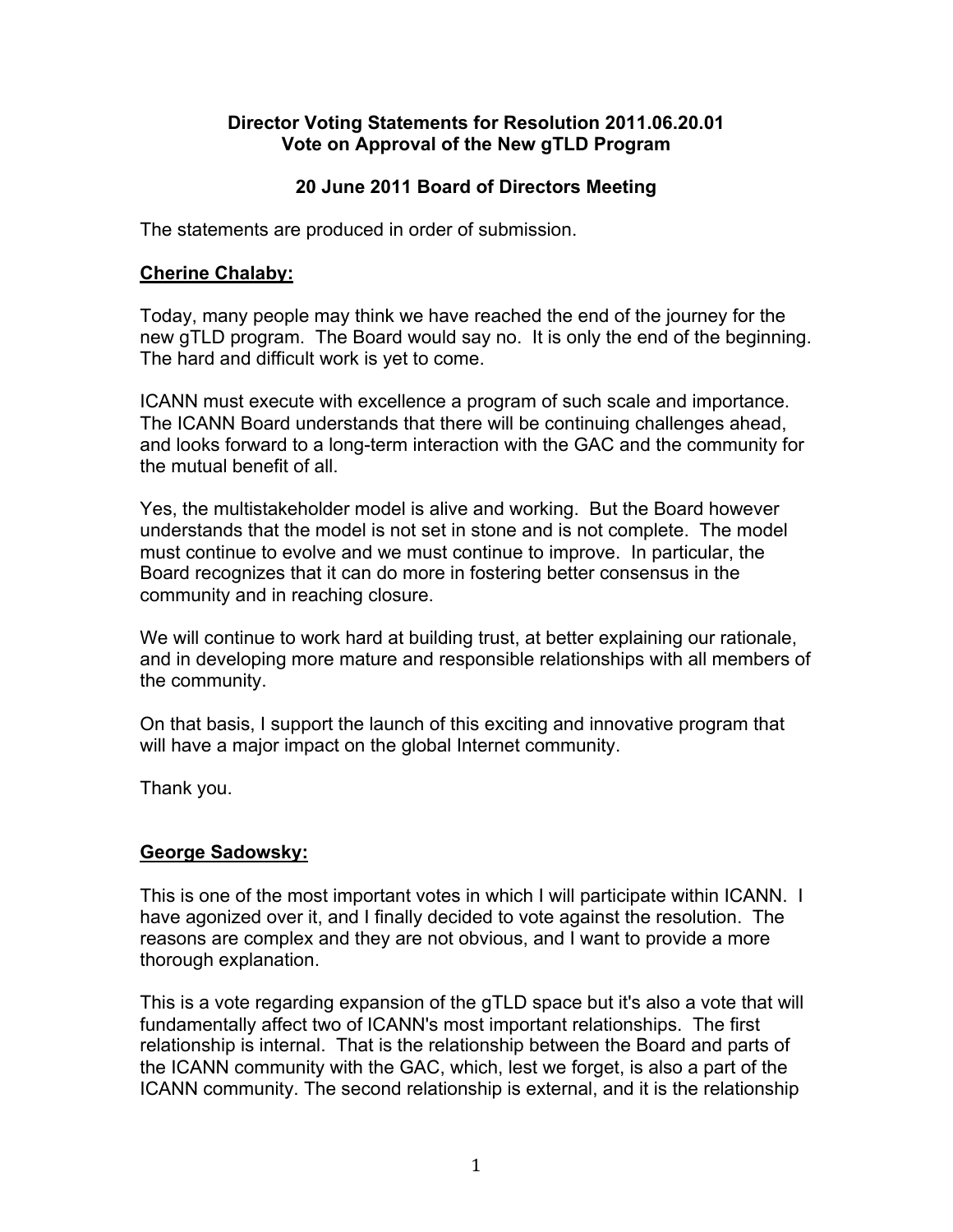between ICANN and the large mass of people in the developing world, plus many who are disadvantaged in special ways in other parts of the world, with respect to Internet access and use.

I don't take comfort in opposing this resolution. Legitimate demand for new generic top-level domains clearly exists. Satisfying this demand is critical for IDN gTLDs. And they are absolutely essential for many script and language communities.

These IDN gTLDs have long been held hostage to the overall gTLD policy process, with the only possible alternatives being the newly-established IDN ccTLDs, which may or may not be available to individuals in businesses and which may have undesirable properties regarding privacy of information.

However, it's clear that there are still some significant and strongly felt differences of opinion between the content of the resolution and the views of the GAC and some of its members.

In the last months, the Board/GAC relationship has been tested by many differences, and there has been progress in resolving many of these, some by compromise and others by the development of better communication and better understanding of common goals and what consists of mutually acceptable solutions. However, this process is not sufficiently complete, and there is more work to be done, including making significant improvements in our understanding of each other's culture, and making our communication patterns more effective.

Advancing this agenda should not be based on the results of a residual zero-sum game.

I strongly favor the creation of new gTLDs, but I want to see this process concluded satisfactorily. We need to launch this program in the right way on the basis of strong and shared agreement among the community, but we are not yet there in my opinion. While I reject this motion, I would welcome a vote in favor of launching a new gTLD program several months from now, but only when our differences are largely resolved.

The second relationship involved in this vote, the relationship mostly with the developing world, is, I believe, as important as the new gTLD decision, even though it rates only a passing mention in the resolution, and I think a line or maybe a paragraph in the *Guidebook*.

Long after our current fascination with our current creation of new gTLDs has diminished, we will be increasingly involved for a long time with what might best be called in this context the rest of the world. That is the class of people, mostly in developing countries, who do not have adequate or usable Internet capabilities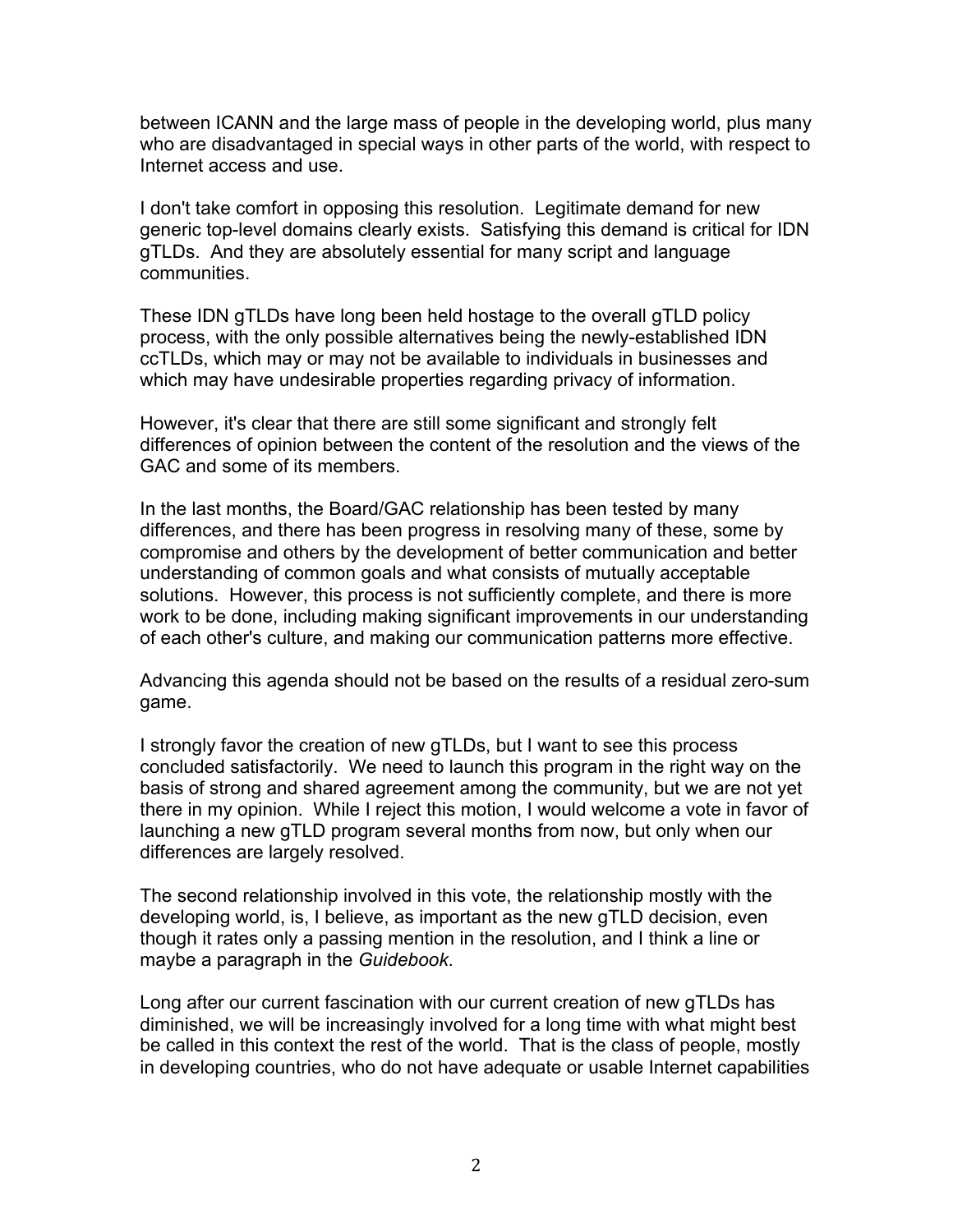by virtue of shortcomings in DNS capabilities. It's very important to get this relationship started on the right track.

I don't doubt the sincerity or the motivations of those both in the JAS and in the GAC who argued for subsidization and assistance to so-called needy applicants. However I believe we can and should do significantly better and the current proposal is not, in my opinion, an effective way to assist these populations in a manner consistent with the mandate of ICANN. It's my sense that the focus of this resolution, which was limited to assistance of various kinds with regard to applying for new gTLDs, is inadequate in scope and advances our relationship on the wrong basis.

Let me explain, and I will do so by making two observations followed by some reasons why I believe this is so.

The first observation is that I strongly favor planning for and providing assistance to the developing world. I have personally worked in more than 50 developing countries, some intensively, about 20 of them in Africa, and I have spent somewhere between a third and a half of a long professional life working in them, with them and on their behalf. I have seen more than my share of the effects of hunger, disease, lack of education, illiteracy and poverty. People in these countries need all kinds of help, and we should provide assistance that will help them most, consistent with our strengths, with our resources, and mostly important, within the scope of our mandate.

Secondly, I'm painfully aware of the optics of this intervention. I'm from the north and I am sitting next to my friend and colleague Katim Touray who is from the south, and I am in effect saying that what he is passionately arguing for is not best for him. This goes counter to the conventional wisdom that southerners understand their problems and issues better than northerners and that assistance provided to them should primarily enable them to address those problems themselves. To this I would say I hope we can, in this discussion, rise above political correctness and admit that the opinions of northerners regarding such matters are sometimes correct and the opinions of southerners are not always the more effective.

Now I would like to provide reasons why this initiative, however well meaning, does not serve its beneficiaries or ICANN effectively or well.

The proposal is based largely, but not totally, on making funds available. Casting ICANN in the principal role of funder or banker -- that's not the only role, but that's the principal role. Given what ICANN could provide in terms of assistance, do we want the developing world to see us largely as a source of funds? If they do then demand for assistance is likely to be high and will inexorably grow. Once a funder, we will always be seen as a funder. Demand will grow more based upon this perception than any other.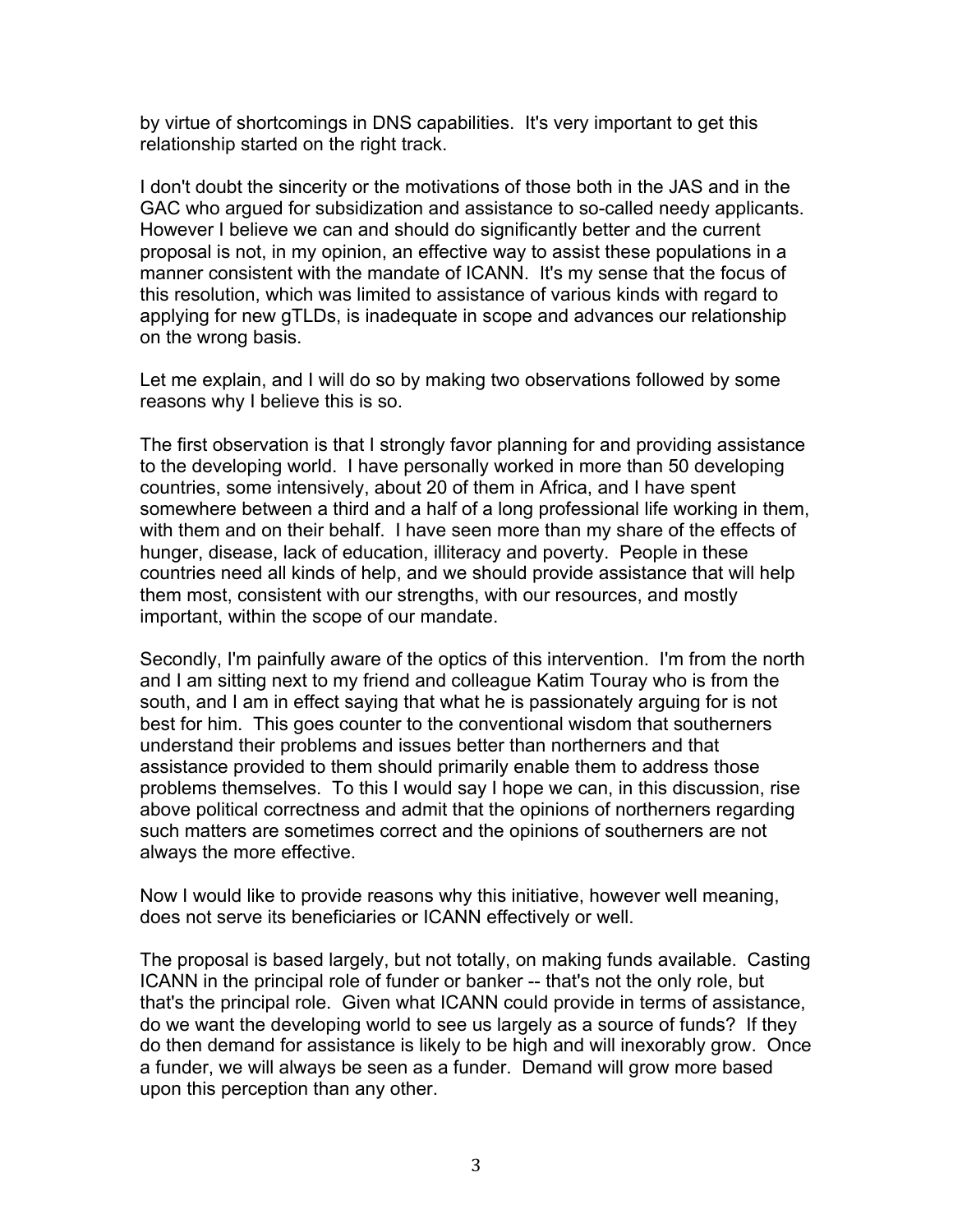The proposal ignores the opportunity cost of directing the resources elsewhere. Assuming the amount of \$2 million for such a program, that's the net figure that's been mentioned from time to time, one could probably assist from 20 to 40 socalled needy applicants.

One could equally well provide 1,000 additional fellowships to ICANN meetings, or one could provide 100 to 200 consultations and workshops in the field in developing countries on aspects of security and stability, or one could provide assistance to establish local registrars in developing world, or one could construct multiple other combinations of goods and services. \$2 million can be a lot of money if it's used well.

So which of these alternatives or which mix of those alternatives is most effective for achieving our goals in the developing world? I don't know. And I would argue that collectively we don't know.

And the reason we don't know is that we never asked the question.

Instead, we asked the wrong question, which was in effect, how can we get money to propagate new gTLDs about which we're really enthusiastic into the developing world.

This is a tool-based approach, not a goal-based approach.

Another problem is posed by the insistence that such an initiative be included in the first round of applications so that, as I understand it, I'm not sure of this but I think I understand it, needy applicants somehow have equal access to good names.

In doing so, it's my feeling that the proposal implicitly exhibits a lack of faith in the private sector led orientation of the program. In my opinion, what matters is that good names become available for consumers, and whether a needy applicant or a non-needy applicant offers the name should not really be an issue. Why should subsidies be granted when there is no evidence to indicate whether and where they are needed to provide consumer choice? If the market doesn't provide them in the first round, then we do have the option to adopt in the future a more sharply formed set of remedial measures based upon actual experience.

I believe it is not ICANN's job to influence the choice of winners and losers in such competitions, but that is implicitly what we will be doing.

The selection of who is truly needy, whether decided internally or by an external body, nevertheless guided by ICANN's terms of reference, is fraught with danger, is political sensitive and has nothing to do with ICANN's technical mandate. It is outside the scope of ICANN's mission, whether delegated or done internally.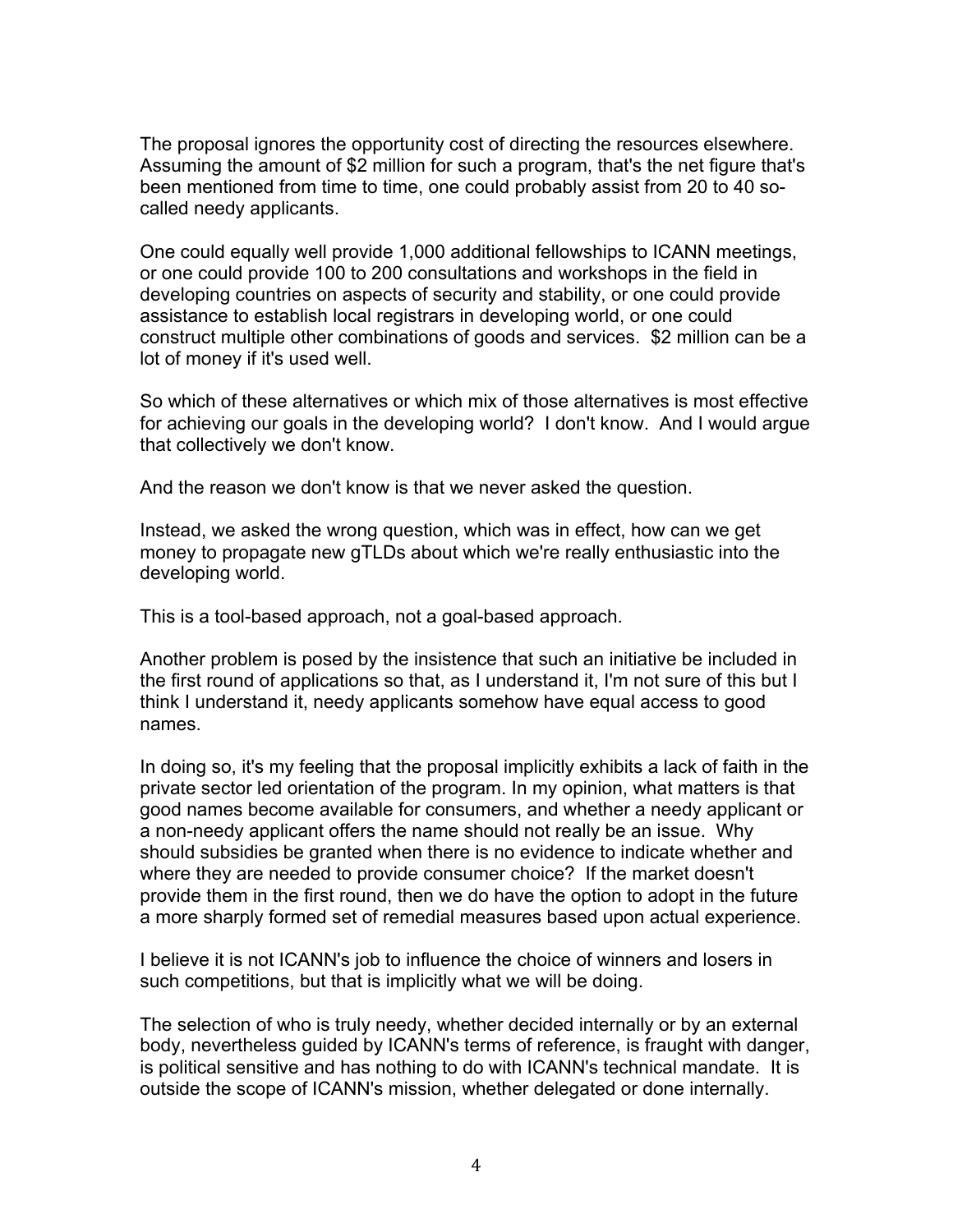I would like to suggest an alternative. Recognizing that we do have a responsibility for helping the developing world, let's make a serious effort to determine what reasonable goals for ICANN might be in this space, given ICANN's substantial wealth of talent and experience and potential financial resources.

The goals are likely to be met by a combination of products and services, and one that may well vary by geography and by time.

I don't believe that the ICANN community alone can define such a program effectively. We don't have the combined skill set or depth of experience. So let's figure out who our most effective partners would be. Let's then move promptly to execute so we can achieve these goals and meet our obligations to the global public interest in a manner consistent with and within our organizational mandate.

I would be enthusiastic about affiliating with such an alternative and about voting for a resolution that resolves to create it. In contrast, the approach contained in the current resolution offers a poor and misdirected substitute and should be rejected.

Thank you.

#### **Erika Mann:**

My experience from my 15 years' experience from the political world and always being engaged in international foras and international agreements, I think it is actually time to take a decision. And my personal opinion, being a relatively new member on the Board, is that actually the multistakeholder model is working pretty well.

There is, of course, never a guarantee that one can find a compromise in such a way that everyone, hundred percent, will agree on all of the decision which will be taken, but that's part of the multistakeholder model. That is embedded into the philosophy of it.

But that's the beauty of it, because if you look at it, how otherwise one could negotiate something, it is much more complex. If you look into all of the international agreements, the way they are negotiated, it takes as long, if not even longer, than the time it took for us to find a decision, and it is not uniform as well.

So there is no guarantee if one would look into another solution of finding solution that the outcome would be more harmonious.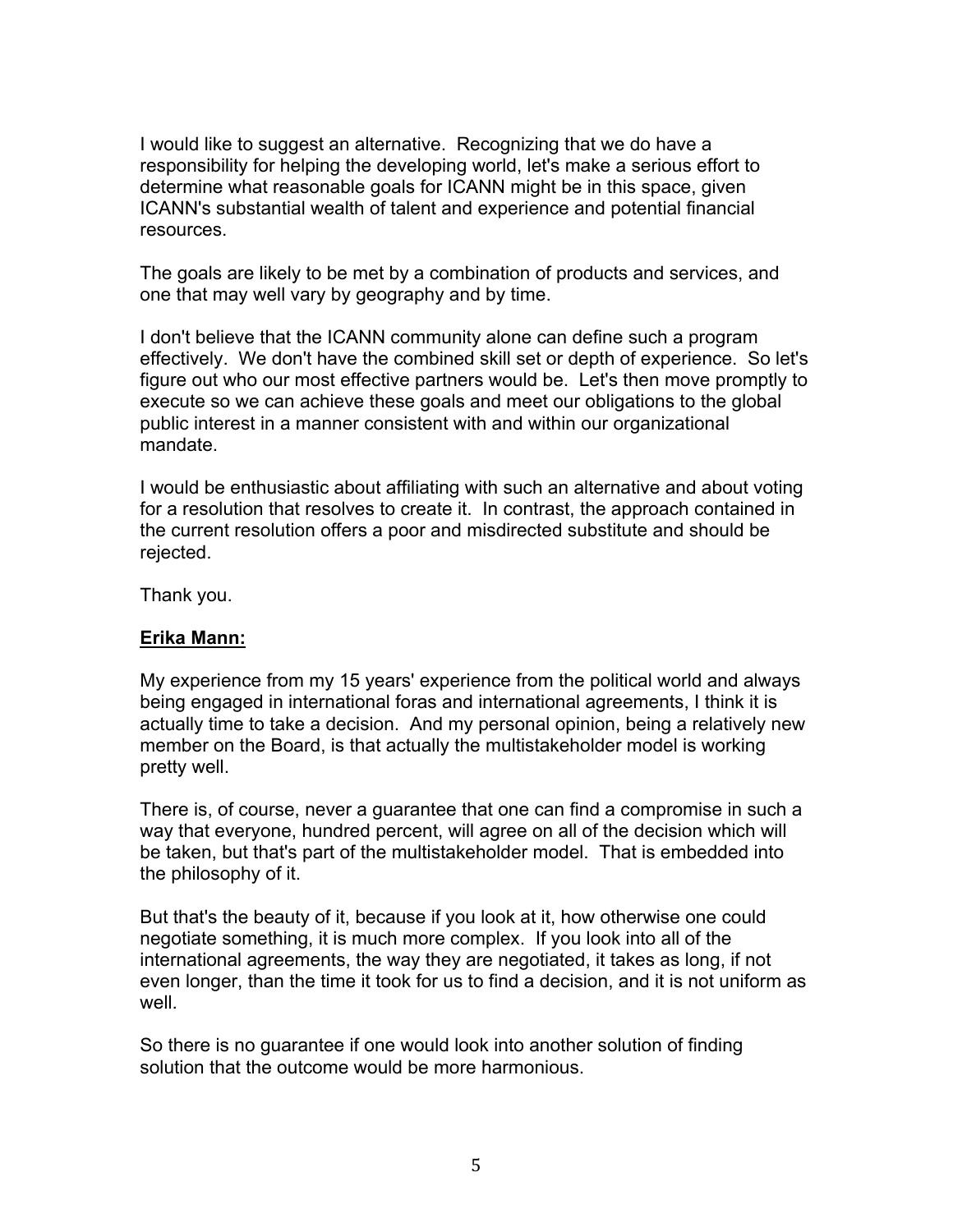So my understanding is that we have find the best solution, the optimum solution possible.

There is always the need to improve. Improvement is always needed, but this is true for the way the multistakeholder model and ICANN is designed, but that's true for all other way international operate -- international organizations negotiate their agreements.

So I am confident that the way we have drafted the resolution is the optimum of what we can reach, and I will support it.

I am deeply convinced that it will enhance competition, that it will bring more innovation into the ecosystem, and that it will help many new businesses to involve. And I am deeply convinced as well that for the developing world, the seed fund which we give, and it's a seed fund which hopefully will be matched by other donors, and will actually help developing countries -- or not developing countries, but organizations and companies from developing countries to find their way and their access into this ecosystem.

I think it's time for reality check. One can continue forever to negotiate, and I have deep respect for all the governments and for all the stakeholders involved, particularly the GAC. I know how hard they have worked, and I know how deeply governments must stay committed to their national regulatory environment. But I'm deeply convinced as well that the Internet, it's a global, as we always say, environment, it's an international environment, which automatically means that compromise is needed on this level.

So my support for this resolution is there.

Thank you.

#### **Mike Silber:**

I've made a decision to abstain on this vote, and I wanted to make a statement.

My decision to abstain on this resolution has taken a great deal of thought and internal debate. I am aware, as one of my colleagues will no doubt shortly point out -- thank you, Ray -- that in terms of the voting procedures in the ICANN bylaws that my abstention amounts to a vote in the negative. At the same time I wanted to be clear that I am no way opposed to the concept of new gTLDs or to their introduction.

Instead, my abstention relates to the process that has led to today's vote. In fact, I am a firm believer that the introduction of new gTLDs will enhance competition, innovation and consumer choice.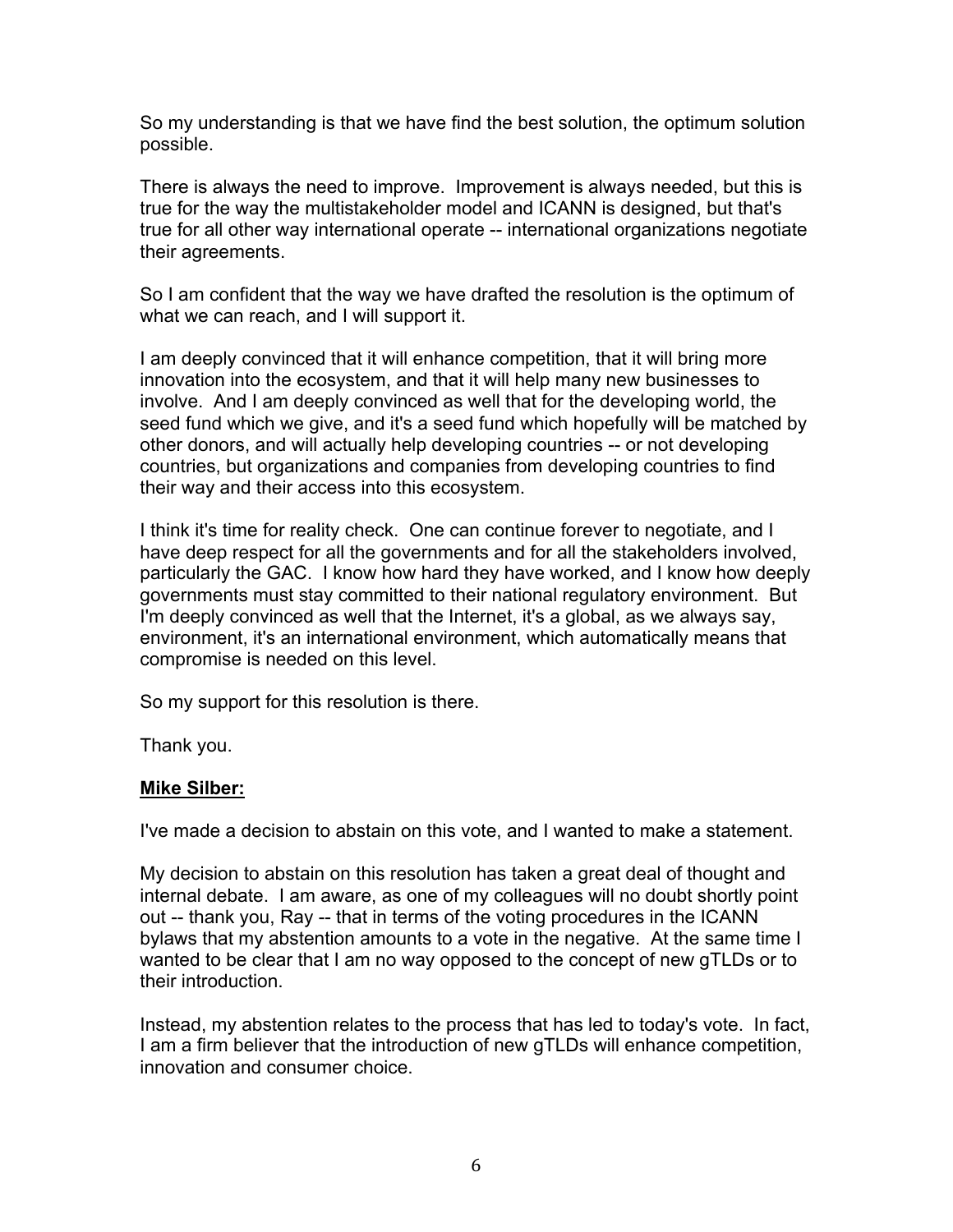However, a belief is, in my view, scant grounds for exercising my fiduciary duty, especially when the Affirmation of Commitments calls for a, and I'll quote, "bottom-up policy development model for DNS technical coordination that acts for the benefit of global Internet users and further calls for fact-based policy development, cross-community deliberations, and responsive consultation procedures that provide detailed explanations of the basis for decisions, including how comments have influenced the development of policy considerations, and particularly requires that ICANN will ensure that as it contemplates expanding the top-level domain space, the various issues that are involved, including competition, consumer protections, security, stability, and resiliency, malicious abuse issues, sovereignty concerns and rights protections, will be adequately addressed prior to implementation."

Based on the interaction between the Board and Governmental Advisory Committee on Sunday, 19 June 2011, I'm of the view that the process is close to finality but not yet there. There are still issues open that prevent me from concluding that issues have been adequately addressed before this vote. In addition, as the Board sat in workshop last night heading towards midnight and still working on substantive issues, I could not conclude that policy was being developed based on facts and on a bottom-up basis. In particular, it is my view that all aspects of the competition implications of the manner of the introduction of new gTLDs and, in particular, the issue of separation between registries and registrars and the impact on both existing and new registries and registrars has not been comprehensively resolved.

In addition, I have grave concerns regarding how the new gTLD program affects the least developed countries. I greatly appreciate the hard work and effort that have been done since the issue started receiving the attention it deserves. However, I cannot agree that providing assistance, financial or otherwise, to a few needy applicants, actually addresses the needs of communities in the least developed economies. I refer, in particular, to the work done by several colleagues in the ccTLD community. Using surplus funds generated by providing domain names to then support the development of technology, policy, and community involvement, rather than handing out a few free or price-reduced domain names. While new gTLDs could be useful to many communities, including in the least developed economies, believing that we have fulfilled our responsibilities to assist such communities by subsidizing a few new gTLDs is, in my view, naive. I must indicate a great deal of sympathy with my colleagues on the GAC and their frustrations regarding this process and at times a perceived lack of willingness on the part of the Board to engage in responsive consultation. I do, however, believe that many of the issues raised in that engagement were the result of communities forum shopping and, having not achieved the desired result in one place, lobbying their governments to raise it in another. However, that is the result of the multistakeholder model. And, whether desirable or not, it is a consequence with which we must deal to obtain all the other benefits that multistakeholder engagement brings. I would, however, encourage the GAC to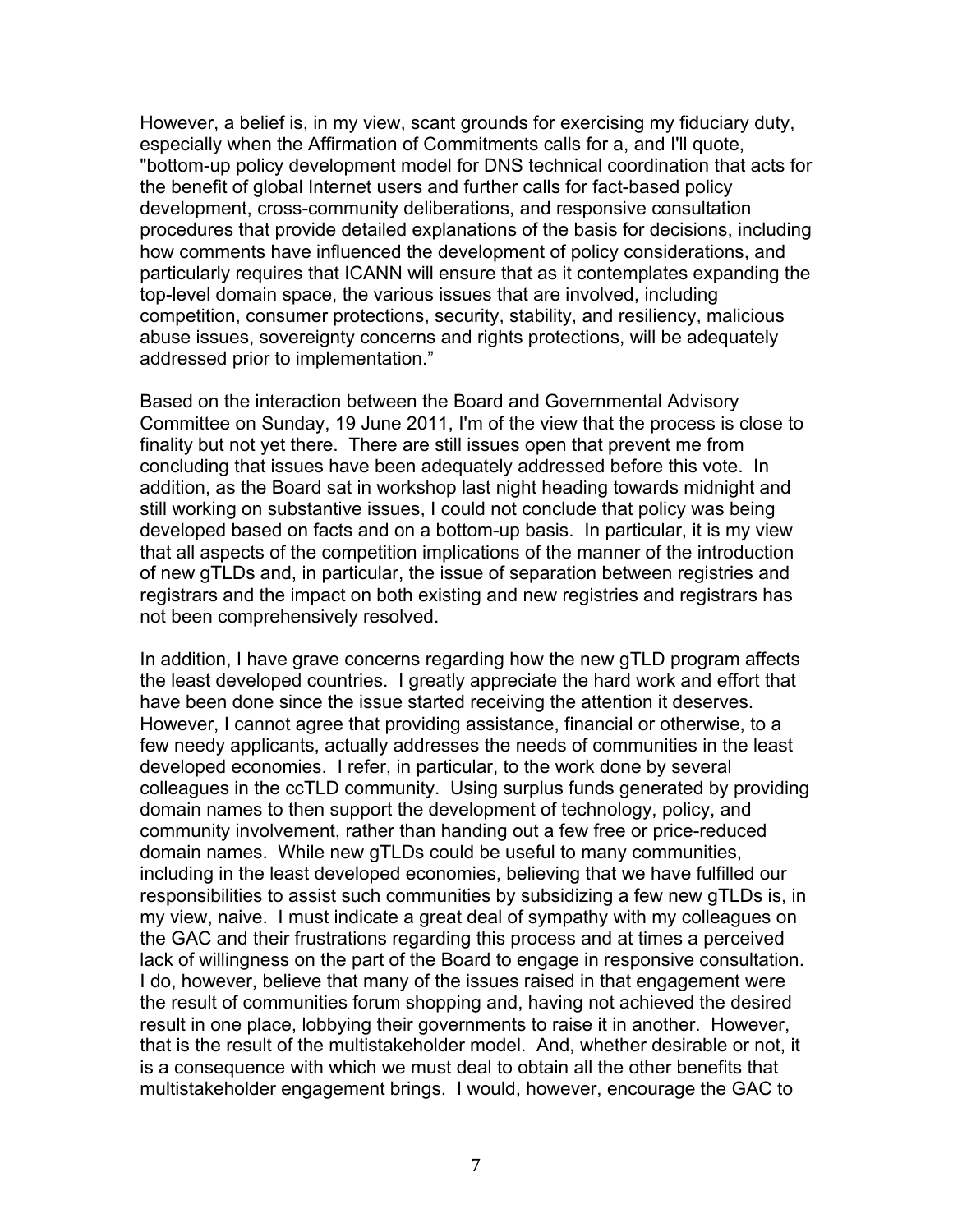be more responsive as a result of these interactions and not to retreat, to raise issues earlier, if possible, and to consider how best to respond to the fast-paced and fluid nature of policy work in a multistakeholder environment. They have done much work and managed to change thinking and influence policy in many areas. And in all that, they have achieved much.

I congratulate my colleagues on the Board, in the SOs and ACs who have worked so hard on this issue over many years and, in particular, the staff for their dedication and expertise.

However, when the end is in sight, I cannot bring myself to vote in the affirmative for a resolution that is brought to the Board now based on artificial and egodriven deadlines, particularly when, in my view, the program is so close to completion but still weeks or only days way from adequately addressing those considerations contained in the Affirmation of Commitments. I will, accordingly, abstain.

# **Ray Plzak:**

For the community, you need to understand that in the bylaws, the rules of quorum for the Board, basically, says that, when you read the fine print, that, if you abstain, your vote in effect is a "no" vote.

It's unfortunate that persons who wish to recuse themselves for legitimate reasons, such as Bruce has done, in effect are casting a "no" vote, particularly, someone in the case of Bruce, who has worked so hard for this program. However, because of that peculiarity, I have grave misgivings about anyone who abstains for other than reasons of conflicts of interest. And, therefore, I consider any other reason for abstaining to actually be a "no" vote. And the preface of both George, who is voting "no" and Mike who is abstaining is, basically, the same. The peculiarities and details of why they're casting their vote are similar. However, they do have some differences.

Therefore, I just wish to go on the record stating that I consider any abstention other than the one that's given by Bruce as being a "no" vote on this matter.

#### **Steve Crocker:**

This has been a very, very long process. Enormous amounts of work has been put into it. You've heard from my colleagues Cherine Chalaby and Erika Mann talking about the work that's been put into it and the quality of discussions and the need to move on. And I fully support that.

This is one of the obligations and expectations that was part of the founding of ICANN. And this is a quite historic point in time in that this will discharge -- but,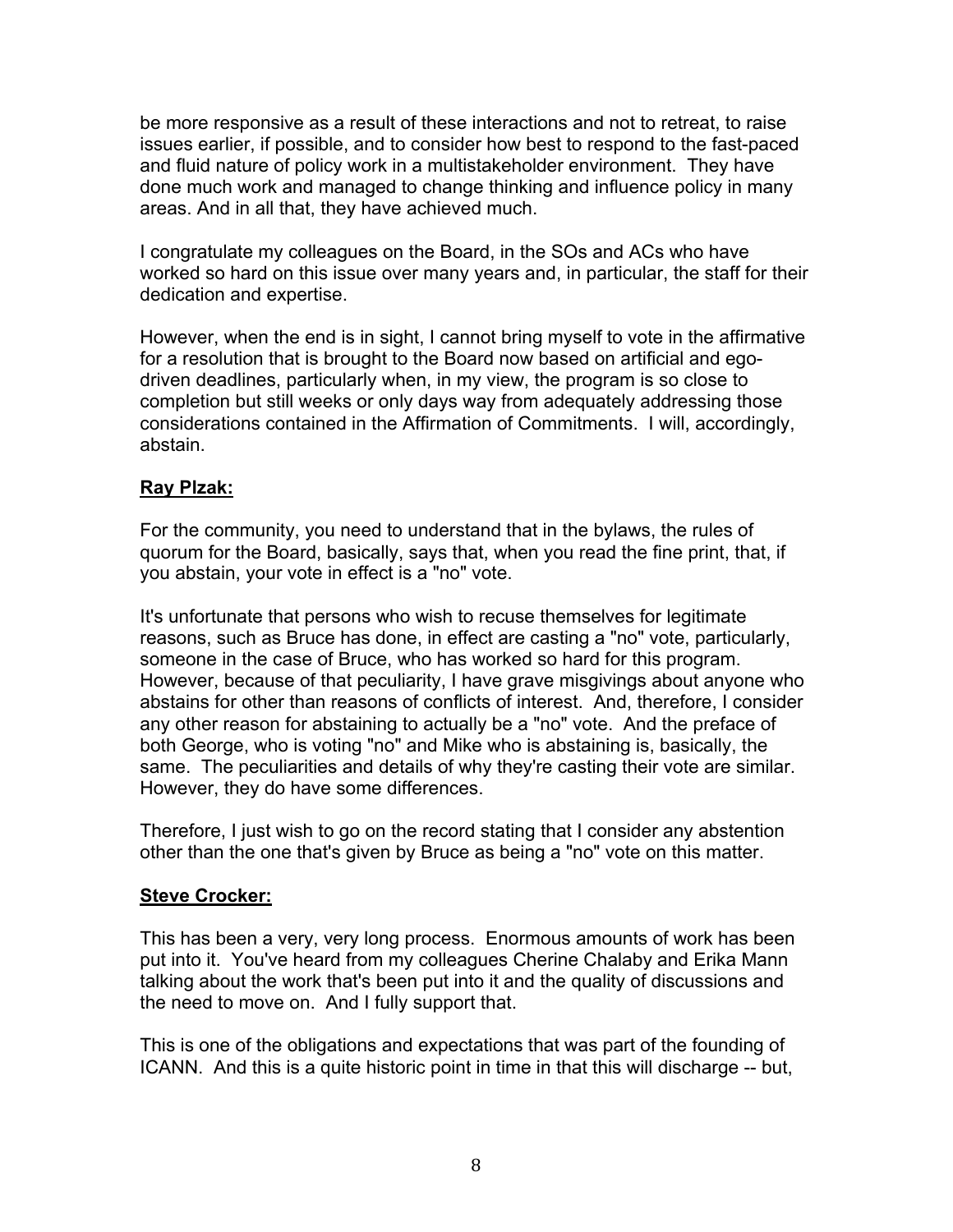as Cherine said, it will be the end of the beginning, not the end of the process. But it will discharge the long, longstanding obligation to open up the TLD space.

I've been involved in and listening carefully to the arguments back and forth about whether this is a good thing, whether it will actually generate any interesting ideas, or whether it will be to the advantage of everybody. The case for the IDNs was very strong. The case for new TLDs is a little harder to pin down. But one of the most important principles in the creation of the Internet from a very long time ago was not to stifle or prejudge what the paths for innovation are.

So the default has to be that, absent a strong case that such things will cause harm, we must move forward. And I strongly support this.

Is this program perfect? Of course not. Is it solid? It is. Every imaginable aspect has been examined six ways from Sunday. Everybody has had a voice. Not everybody who has spoken and has a position has had their position satisfied. But that is the nature of the very big environment and all-inclusive world that we live in.

I want to say a little bit about support for developing countries and for needy applicants. Katim has been very forceful and consistent and persistent about pushing in that area. And there is a great deal of empathy and desire to be supportive.

I also very much appreciate George's and Mike's comments. Just because we are empathetic and sensitive, doesn't instantly create a clear path forward. So, as you've seen, we are committed to figuring out what makes sense in that area. But it is also equally clear there are many things we could try to do that would have the appearance of being helpful that, in the end, would not necessarily make a significant difference. So we continue to wrestle with that and to find a way forward. And I think we're all committed to doing that. That remains a part of the refinement of the process as we move forward.

If you take time to work through the applicant guidebook and imagine how much work has gone into that, the number of iterations that you've all seen, the dedication of the staff to put the pieces together, what you'll see is a very solid program. Many people will write positive and negative things, I'm sure.

I hope that this is studied in business schools going forward and analyzed in many ways, and we'll look back and try to understand what the results were compared to what we expected. And I think that's a very healthy process. But, having been involved in a series of key decisions along the way from the very beginning, I fully understand that trying to do it exactly right and particularly trying to hold things up to get things exactly right, is exactly the wrong thing to do.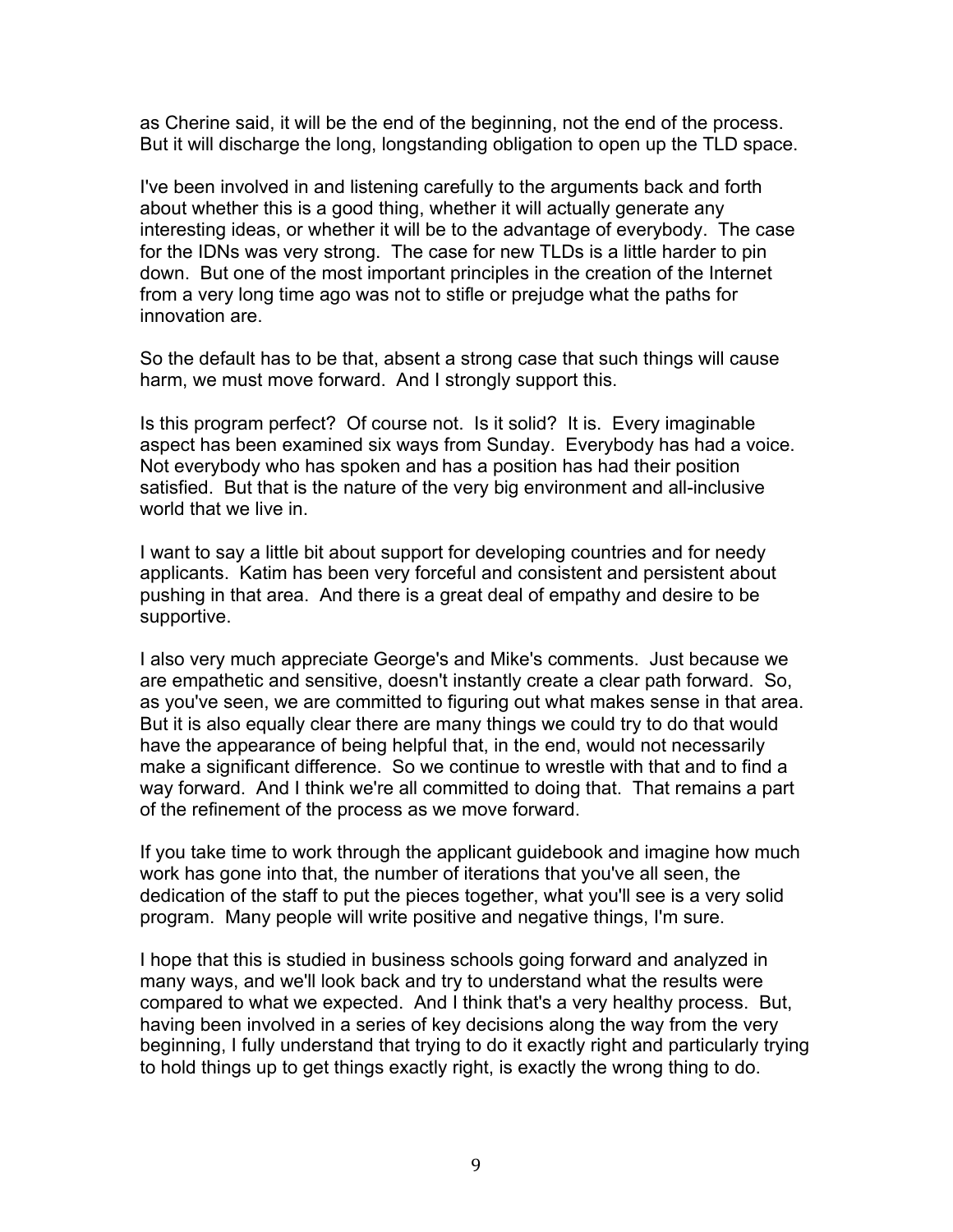So with no hesitation, really, I plan to vote and not only vote in the affirmative, but to be wholeheartedly behind the execution. Hard work remains very much in front of us. And the hard work will be for the entire community. As hard as it is for the ICANN staff to be organized and staff this up, I know full well how much work everyone in the community will do as applications are prepared, as plans are put in place to bring forth new gTLDs, and then the enormous amount of energy needed to promote and bring them in to live operation and make them succeed. And strap yourself in. There will be a little bit of turbulence along the way, but it will be a quite exciting ride. Thank you.

# **Katim Touray:**

Good morning, everyone. I just want to very briefly take this opportunity to say a few words dealing with a profound sense of gratitude I feel toward the community. I think we should all be genuinely proud of what the community has been able to do over the past 6 or so years in putting this thing together, the new gTLD program, through a very highly consultative multistakeholder process. I dare say that, for me, I've always told people that the multistakeholder process is not just something that I like to see work for ICANN but to have it really serve as a new paradigm for development partnership and international cooperation. And I'm glad to say that I think it's actually having its effect beyond ICANN. Because I think it was just sometime last year when there was a lot of hew and crying amongst the international development community. When an attempt was made to really steer the IGF process, it was, I believe, in a direction that was not multistakeholder. And, of course, the resulting pushback meant that there had to be an effective clampdown and make sure that we ended up with a multistakeholder process. So congratulations in not only achieving this, but in the very process that you used to achieve it. I think it's one of evolution, and I'm sure a lot of people will take the cue from you.

The process has also resulted in an addition that's been taken to ensure that we provide support to applicants from developing country and needy applicants generically.

I say this is a very important issue because, from the get-go, the desire has been, as articulated in the resolution that was put out by the ICANN Board in Nairobi last year, resolution 20, the desire was that we have an inclusive process; that is, those that can have genuine grounds for applying for a new gTLD to serve a community, serve a cultural need, geographic need, or whatever but do not have the wherewithal by virtue of their economic disposition, by virtue of being located in a developing country that do not have the wherewithal to come up with resources to meet the application requirements will and should be provided support.

And I think the issue here is that we are not quarreling about whether we should do it or not. I think that that much has very much been resolved now. Generally,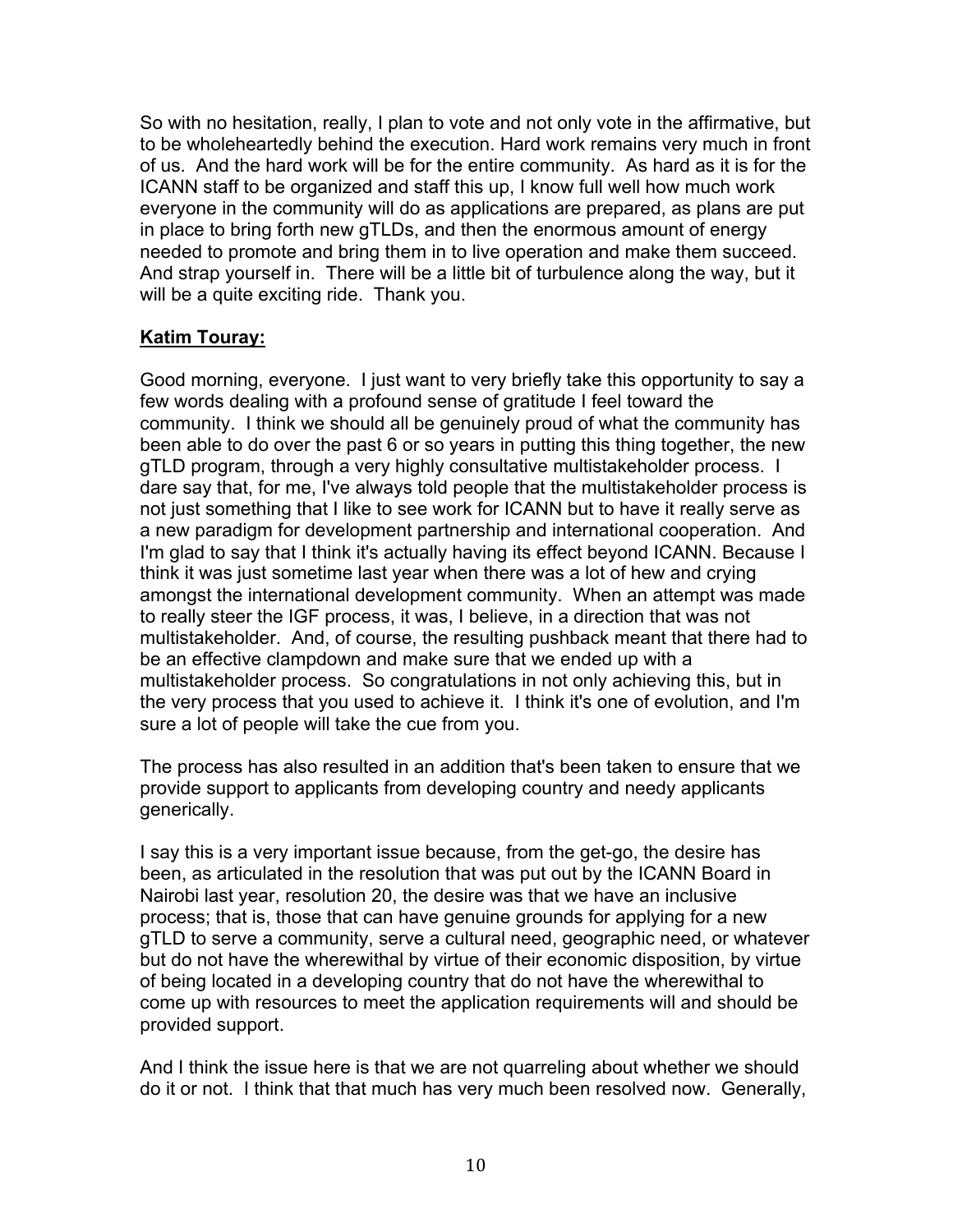people now understand or agree that we need to do something about providing support to needy applicants. The way I see it is that we have decided that we're going to cook dinner. And the issue now is whether we're going to have chapati or pizza. So I think that's a huge process. And I'd like to congratulate you for that.

I'd also like to say that this commitment and a desire to provide support to needy applicants from developing countries is something that's very much along the lines of prevailing practice, prevailing best practice and sentiment in the international development community, of which ICANN, I consider, is becoming an increasingly important player. It was just last month, actually in May in Istanbul, Turkey, that the U.N. organized its fourth summit on least developed countries that was attended by over 10,000 people, including heads of states from all over the world, where, basically, the meeting was they brought in all hands on deck to discuss the agenda for agents in a developing community and providing support and assistance and partnership with and for the developing countries.

And I think ICANN needs to pick a cue from that. And I'm glad to say that we're also in the process of trying to see whether it would be possible to organize a summit along those lines in Senegal when ICANN has its last international public meeting this coming October.

In the same vein, my good friend, Dr. Sadowsky, and a couple other people, including myself, are organizing a workshop in Nairobi in the upcoming IGF to be held there to precisely discuss the role of the ICANN and IETF and similarly named "I" organizations and Internet governance and their role in development assistance and development partnership. So let's see this as really one plan in the very important series of steps that we need to take to build and strengthen the partnerships that we have. I think, given where we are, what remains now is to really figure out how we implement. And, again here, let me take this opportunity to say a big thank you to the JAS working group, the GNSO Council and the ALAC and the GAC for wonderful support and incredible effort that they put in and continue to put in developing a strategy and devising ways and means that we can use to support the community. We really couldn't say thank you enough to them.

And, finally, I always keep saying let's keep in mind this one simple thing that, to me, I think should be key to everything we do in regards to our support that we provide to the developing world. We should not do this from a very patronizing perspective. We should do this because I think -- because it's what's best for the developing world. But also it is what's best for ICANN. And indeed, on a very much larger scale, I'd like us to really remember this as we move forward in our engagement as we move forward with the implementation program, that the world is a better place if it is better for all of us. It is not going to be a better world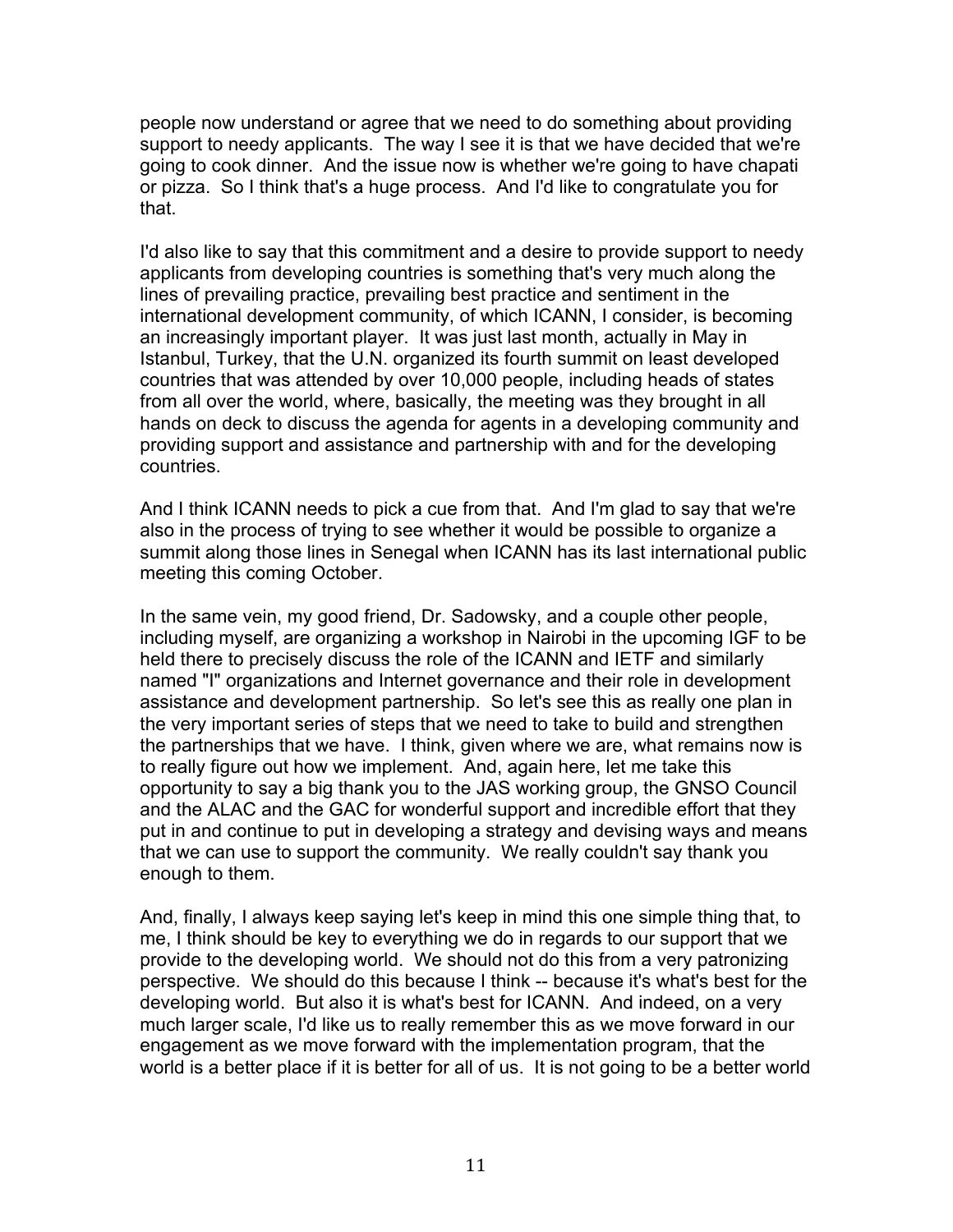if it's only better for a few, for the rich, for the wealthy, for those that have the wherewithal. Thank you.

### **Sébastien Bachollet:**

This new gTLD program brings a lot of challenges. I would like to underline some of them.

First, a point about the way we organized the debate here in Singapore. Stakeholders should have been able to interact on an equal footing. "Equal footing" means to listen also to the non-GAC part of the community about the new gTLDs program before it's final adoption.

In line with ICANN's values, it would have been better if all the parties had had an opportunity to express their views. Limiting the debate to GAC-Board increased the potential for misunderstandings.

Another point I wish to make is about the principle of "cost recovery". Despite the pleasant sound of the word, it is not always a good idea. It is just as if we asked the new TelCos that enter a monopoly market to pay for the cost of introducing competition. Cost recovery can mean discrimination against newcomers and favoring incumbents.

The proposed timeline is to long. But I hope it will help new projects to emerge. I believe it allows the ICANN community to prepare a satisfactory solution to help needy applicants.

Some people fear that new gTLDs will cause confusion. To decrease the risk we need to be able to adapt the program without letting the timeline slip. Most importantly we need to announce when a second round will be open. That will decrease the pressure on the upcoming round. Many potential applicants will prefer a later round. But they can only do so if they have a reliable timeline.

Concerning the fear of confusion: for any reform, there will be a phase of stress until people get used to the change. The longer we defer a reform, the more there will be stress when we finally act. In the case of new gTLDs, I trust that we have the tools to ensure that the phase of stress will be brief. It means, of course, that we need to be able to apply remedies once problems appear. Taking GAC advice, and other stakeholder input, are key mechanisms for this.

The only way to complete the preparations of the new gTLD program is to place it into real life. This is why I will vote for the new gTLDs program.

Thank you very much.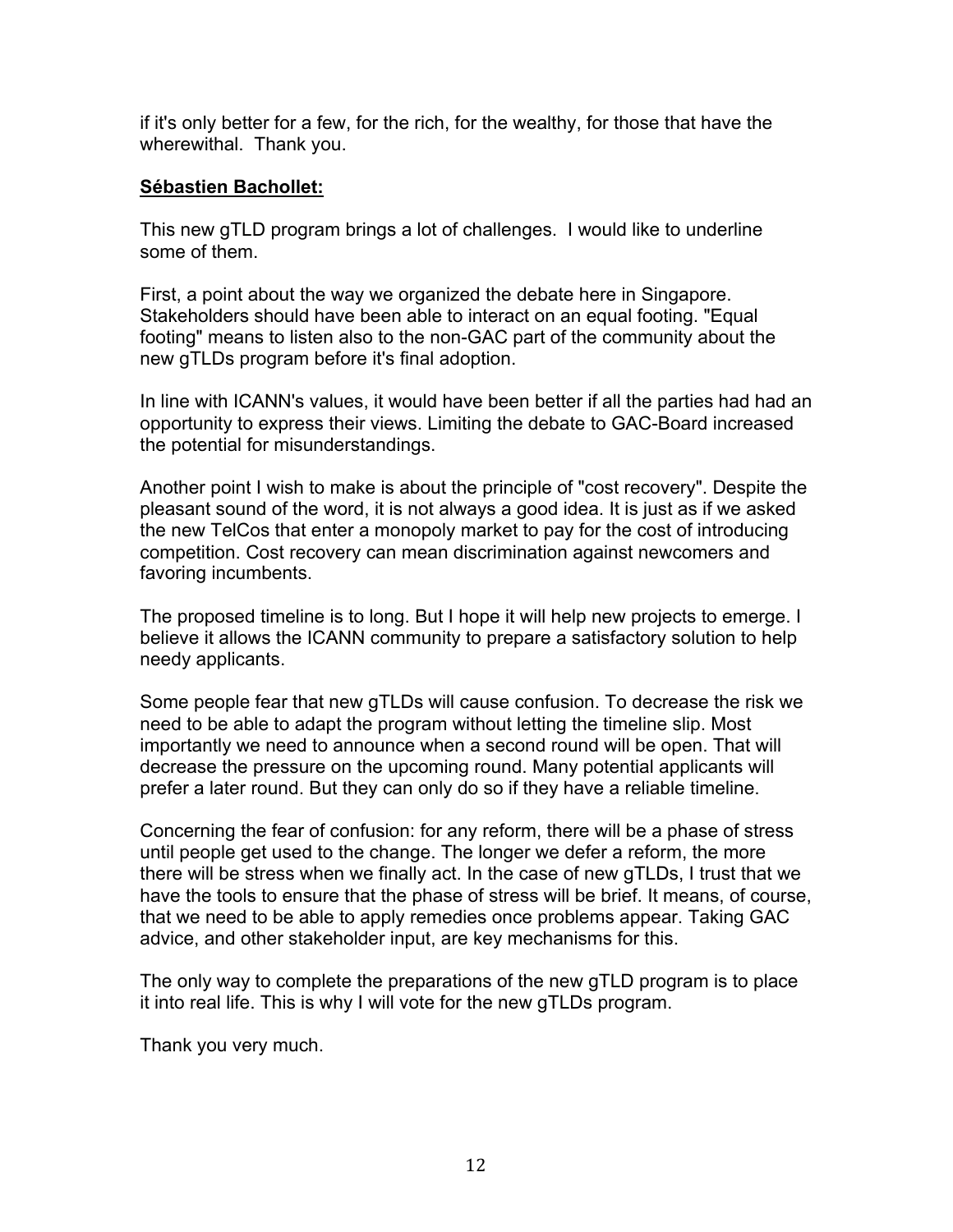#### **Kuo-Wei Wu:**

[Translated from Chinese] Please allow me to speak in Chinese. The reason is we're here in Singapore. And also the Chinese is around world, you know? In every country, every region you can see all the Chinese. So please allow me to do that.

Today we have the opportunity to express our views in a non-Latin language system. First of all, we'd like to thank the few persons who were involved in this whole process. The first is Dr. John Klensin. He has helped this team with the IETF that this working group would be able to progress.

And, secondly, we would like to thank Professor Qian Hualin from China and Dr. Kenny Huang from Taiwan and Dr. Konishi from Japan.

Today we have this development. This would not be possible if not for the efforts of these four persons. Without them there would not have been IDNs. So, for those who use the IDNs to service an organization and make use of the services, they're very glad that we have this development.

The IETF has a lot of functions that has not been perfected, for example, e-mail, FTP lock-in. And there are a lot of functions yet to be perfected. So we must know that we still have a lot of passionate and participatory nations to make sure that the IDN can have the same effect as the other Latin-based language systems. So this is a long way to go, I think, for anyone who provides IDN to service, has the duty to let people know our limitations.

Today I support this resolution because I feel that, for most of the registry organizations, that you have concentrated in a few places only. I am hoping that IDNs would enable this organization to be developed in more countries and more territories, not only in China, Taiwan, Hong Kong or, in fact, any place in the world so that the registry or gTLD registry would not be confined to just a few places.

And another point that I'd like to raise and to remind all our participants today, domain name is not the only challenge that we have to face in the future. In fact, we still have IPv6 that we need to promote.

So on the 6th of August, I shall attempt to make a proposal this is a great development. But it is not the end. So I hope that IPv6 will be as secured and as convenient as IPv4. Many of us in the domain name market, we please do not feel that we can nominate this market. If we do not have full support for IPv6, our development will be limited. And, of course, we want to support some related development in this field. So, no matter how the voting goes, how the result will be, and this will be a very important beginning for our future development. Thank you.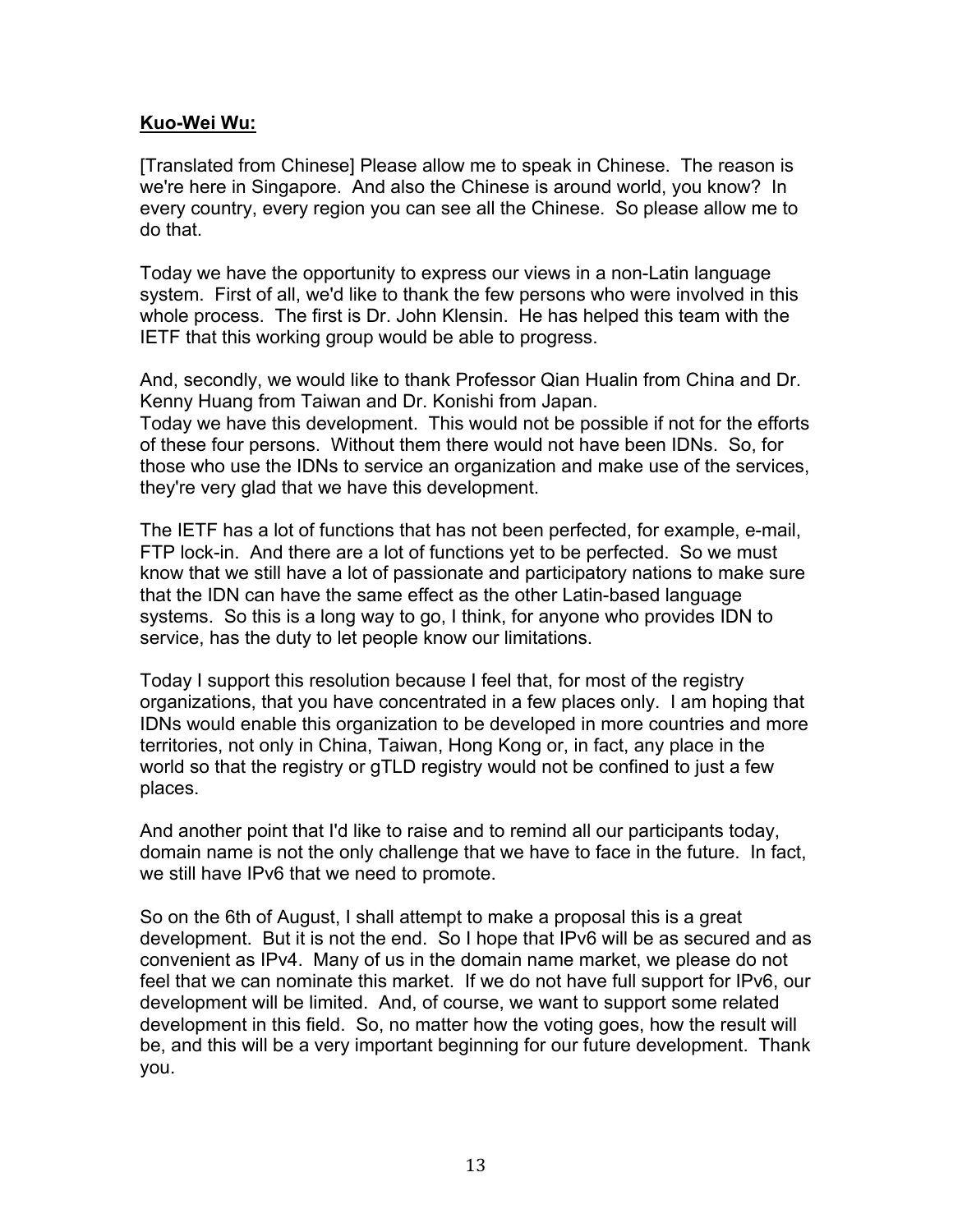# **Gonzalo Navarro:**

[Translated from Spanish] I'm going to be brief, because I think that most of the important things have been already expressed by my colleagues in the Board. But I do believe that it is necessary to be grateful to the community as a whole because of the great amount of hours devoted to this project. I am really impressed. I've never seen such work. And I want to congratulate my colleagues on the Board. It is also very good to see that the system of the multistakeholder model is working and is working in a good way. Perhaps in some -- at some time we'll see that what we are doing right now represents the first step in a change of an internationalized system allowing a better dialogue and more productive dialogue in different areas that in the past didn't have the possibility of communicating, not only in topics related to Internet but also in other topics of the international community. When it comes to the program we're approving now, when you think of public policy, you have to be open enough to accept that in public policy, nothing is perfect. Because it can be ideally perfect from the very beginning. But what we do have is public policy that might be better than other policies because they have more effort or because they imply more opportunities.

Then, after more than one year of hard work with my colleagues on the Board and, as I said, with the input of the community, I think that we have reached a level of seriousness and maturity. And we are about to approve this program. And this allowed us, or at least it allows me to see the most difficult part, which is the implementation of this policy. When we implement this policy or this plan, we will realize, if it is a quality policy and a good one, I think that we are on the way. But, in order to reach the goal and to build something useful for the community we are representing, we will need not only your help, but we will need to continue working in the conversation or communication framework. In this situation or this role, the GAC will be very important. And I am very happy and satisfied to see how all this dialogue has been carried out, the great amount of hours devoted by GAC. And the input, very valuable input are very positives. And, of course, we have the possibility of going on with the conversations within this framework or respect.

So I would like to say, not as enthusiastically as Rita, but I would like to say that I am in favor of this program. And I have my commitment with you.

#### **Rita Rodin Johnston:**

#### New gTLDs. Woo hoo! Can somebody please pinch me?

I'm sure many of you are not surprised that I'm thrilled at the idea of having what I hope is going to be a vote in favor today. After six years on the Board of working through these issues -- and there's been so much more time spent by people in the community. And I'm thrilled not because I agree with everything in